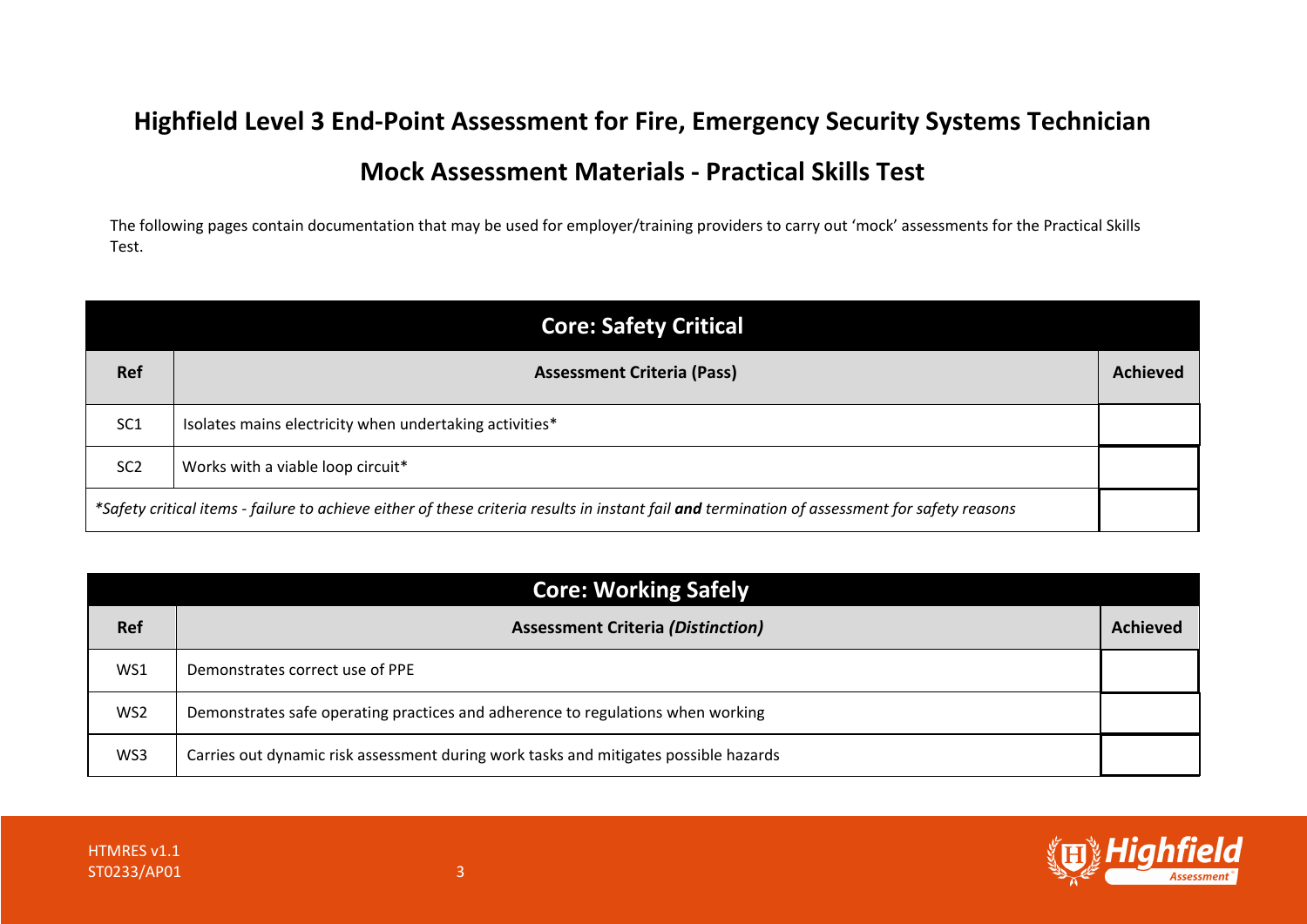|                  | <b>Core: Core systems techniques</b>                                                             |                 |
|------------------|--------------------------------------------------------------------------------------------------|-----------------|
| Ref              | <b>Assessment Criteria (Pass)</b>                                                                | <b>Achieved</b> |
| CST1             | Apply understanding of design and planning of fire, security or emergency lighting systems       |                 |
| CST <sub>2</sub> | Demonstrate installation techniques of fire, security or emergency lighting systems              |                 |
| CST <sub>3</sub> | Demonstrate fault finding techniques of fire, security or emergency lighting systems             |                 |
| CST4             | Rectify faults to ensure compliance and functionality                                            |                 |
| Ref              | <b>Assessment Criteria (Distinction)</b>                                                         |                 |
| CSTS5            | Complete installation and repairs with no errors or rectify errors quickly and efficiently       |                 |
| CSTS6            | Demonstrate outstanding fault finding techniques of fire, security or emergency lighting systems |                 |

|                 | Core: System technologies                  |                 |
|-----------------|--------------------------------------------|-----------------|
| <b>Ref</b>      | <b>Assessment Criteria (Pass)</b>          | <b>Achieved</b> |
| ST <sub>1</sub> | Operates programming equipment effectively |                 |

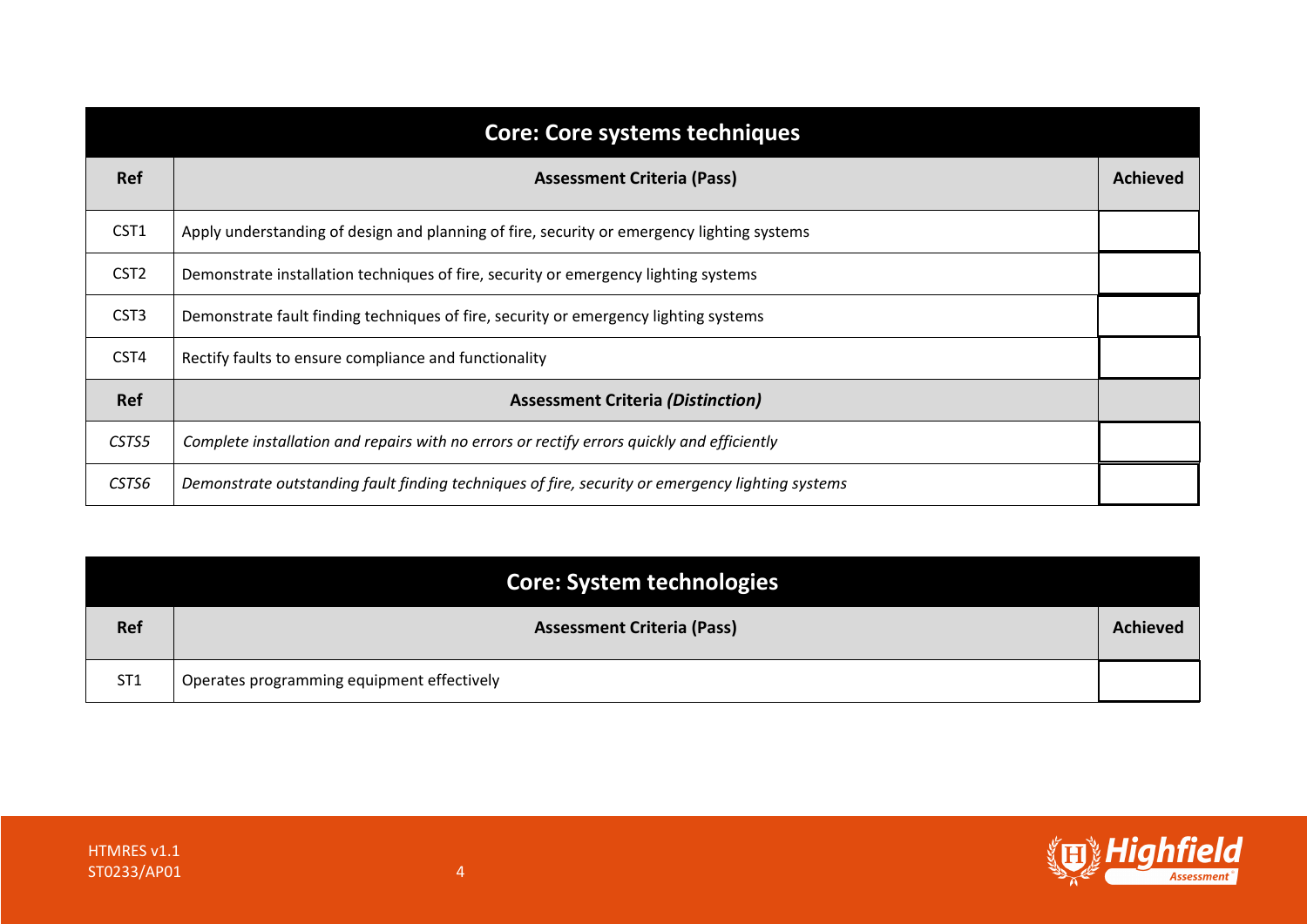| <b>Core: Supervisory</b> |                                                                                      |                 |
|--------------------------|--------------------------------------------------------------------------------------|-----------------|
| <b>Ref</b>               | <b>Assessment Criteria (Pass)</b>                                                    | <b>Achieved</b> |
| S <sub>1</sub>           | Complete work tasks in a timely manner                                               |                 |
| S <sub>2</sub>           | Ensure safety and welfare of self and others through maintaining a safe environment  |                 |
| S <sub>3</sub>           | Carry out work tasks in an environmentally friendly manner                           |                 |
| <b>Ref</b>               | <b>Assessment Criteria (Distinction)</b>                                             |                 |
| S4                       | Work with maximum efficiency during all tasks and demonstrate excellent housekeeping |                 |